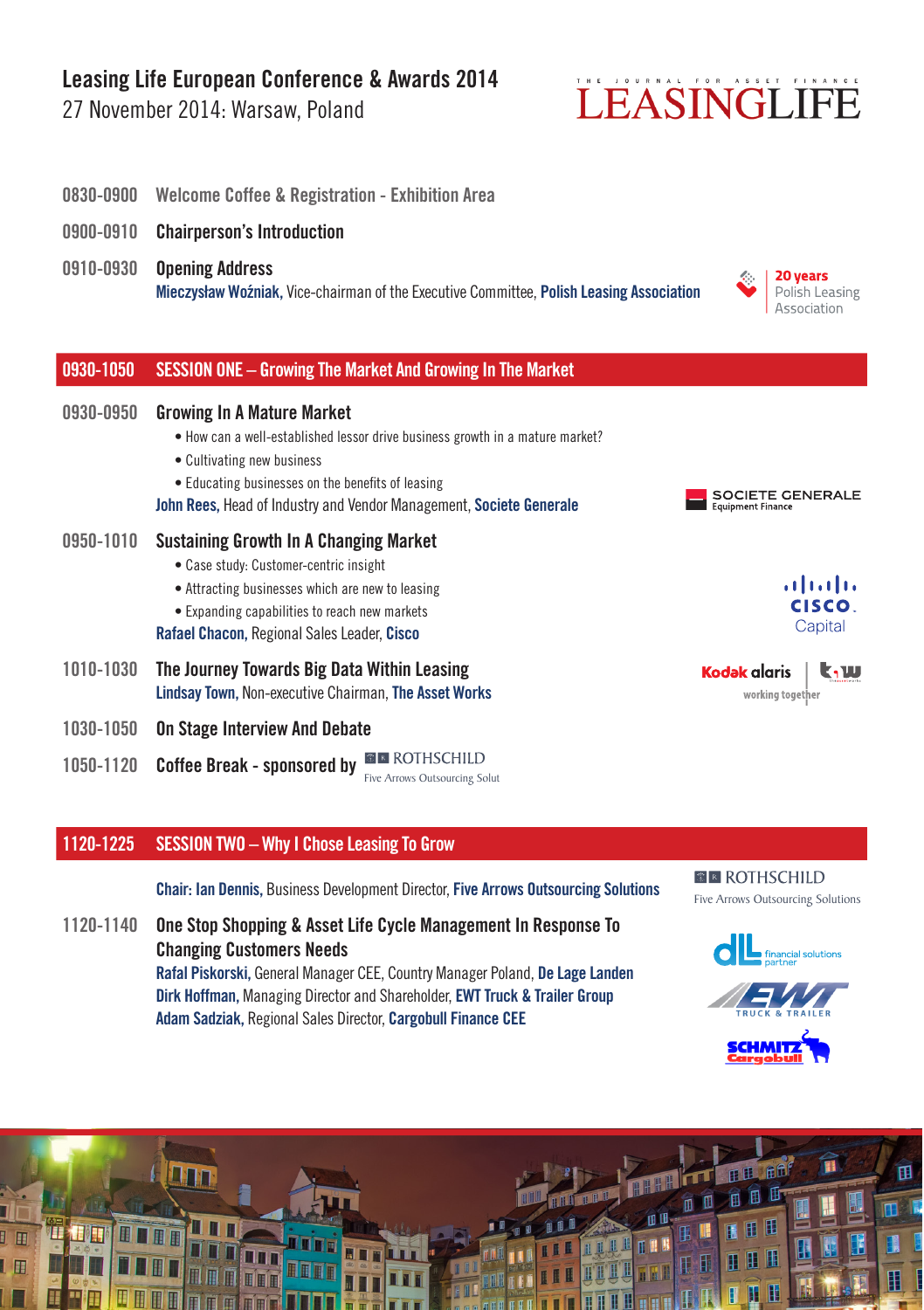## **Leasing Life European Conference & Awards 2014**

27 November 2014: Warsaw, Poland

# LEASINGLIFE

## **1140-1200 Leasing As An Integral Part Of Our Partners Business** • How the relationship with the partner has changes over the years • Understanding what customers of the partners look for from a finance company today • Building a successful relationship that reaps benefits from both parties **Lars Bang,** Head of Commercial Development, **Nordea Finance 1200-1220 Fostering Growth Through Operational Transformation** • Transforming core business processes throughout the operations value chain • Enabling Technology to maximize efficiencies and drive key business outcomes

• Realigning service delivery model

**Diwakar Singhal,** Senior Vice President, **Genpact**

- **1220-1240 Interactive Discussion**
- **1240-1400 Networking Lunch Exhibition Area sponsored by**

## **1400-1530 SESSION THREE – Adapting To A Changing World**

### **1400-1500 Developing Leadership Potential**

- The motivation behind Leasing Foundation's Future Leaders programme
- Introducing some of the first participants

• Hear first hand experiences from participants of the programme

**Peter Thomas,** COO, **Leasing Foundation**

**Rachael Woods,** Marketing & Communications Director, **CIT International Finance Carl Daufer,** Operations Manager, **Bibby Financial Services** 

#### **On Stage Discussion**

Peter Thomas in discussion with the Future Leaders and invited guests on the essential qualities needed for good leadership and how to develop them.

**1500-1530 Coffee Break - sponsored by EMILY Arrows Outsourcine Solutions**